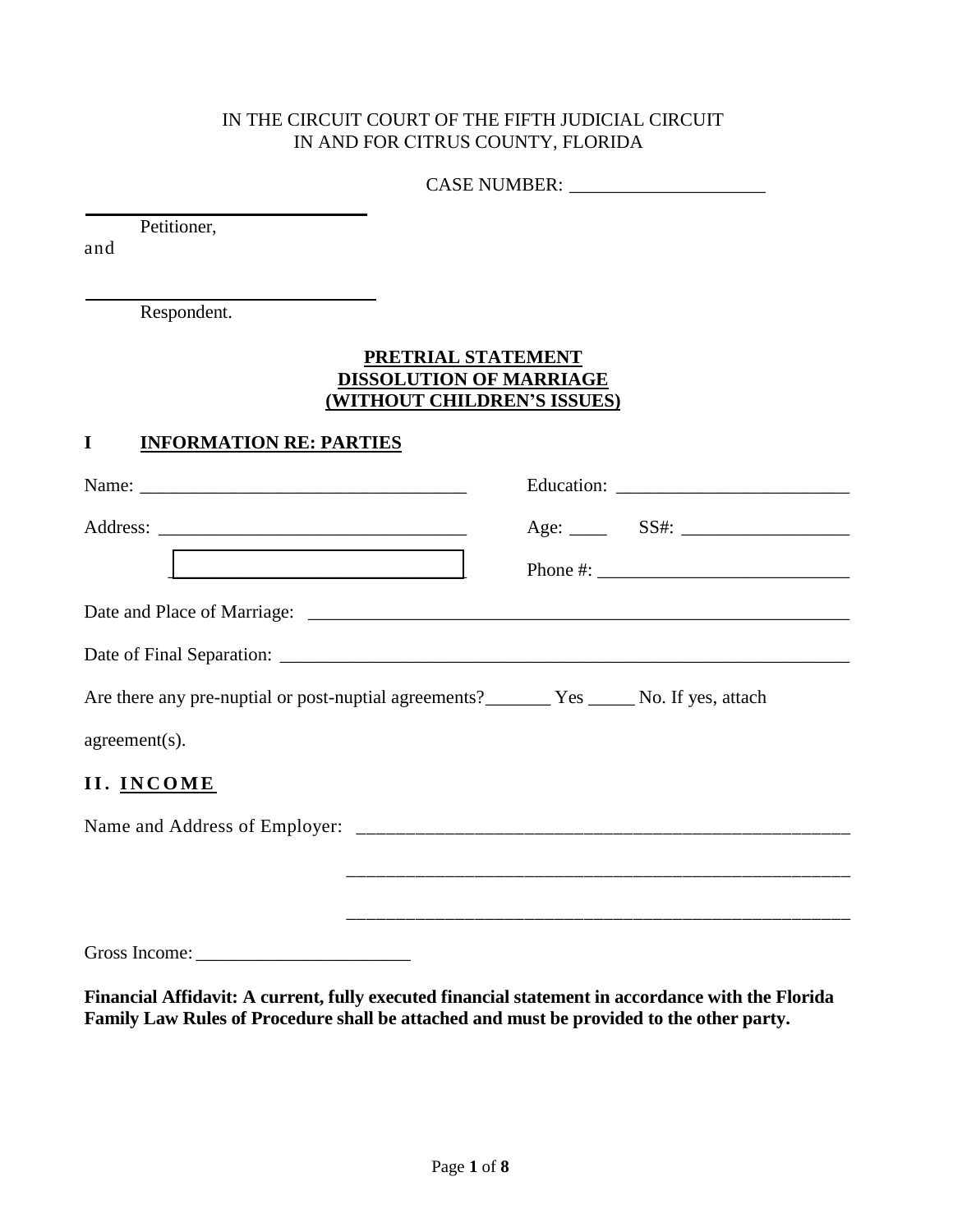#### III. **ISSUES FRAMED BY THE PLEADINGS**

| <b>B.</b>   | Court Resolution Required: (Description only - parenting time, time-sharing,<br>alimony, division of assets and liabilities, etc.) |
|-------------|------------------------------------------------------------------------------------------------------------------------------------|
|             |                                                                                                                                    |
|             |                                                                                                                                    |
|             |                                                                                                                                    |
|             |                                                                                                                                    |
| $C_{\cdot}$ | Pending Motions (include date motion filed)                                                                                        |
|             |                                                                                                                                    |
|             |                                                                                                                                    |
| D.          | <b>Requests for Judicial Notice</b>                                                                                                |
|             |                                                                                                                                    |
| Ε.          | <b>Estimate of Time Needed for Trial</b>                                                                                           |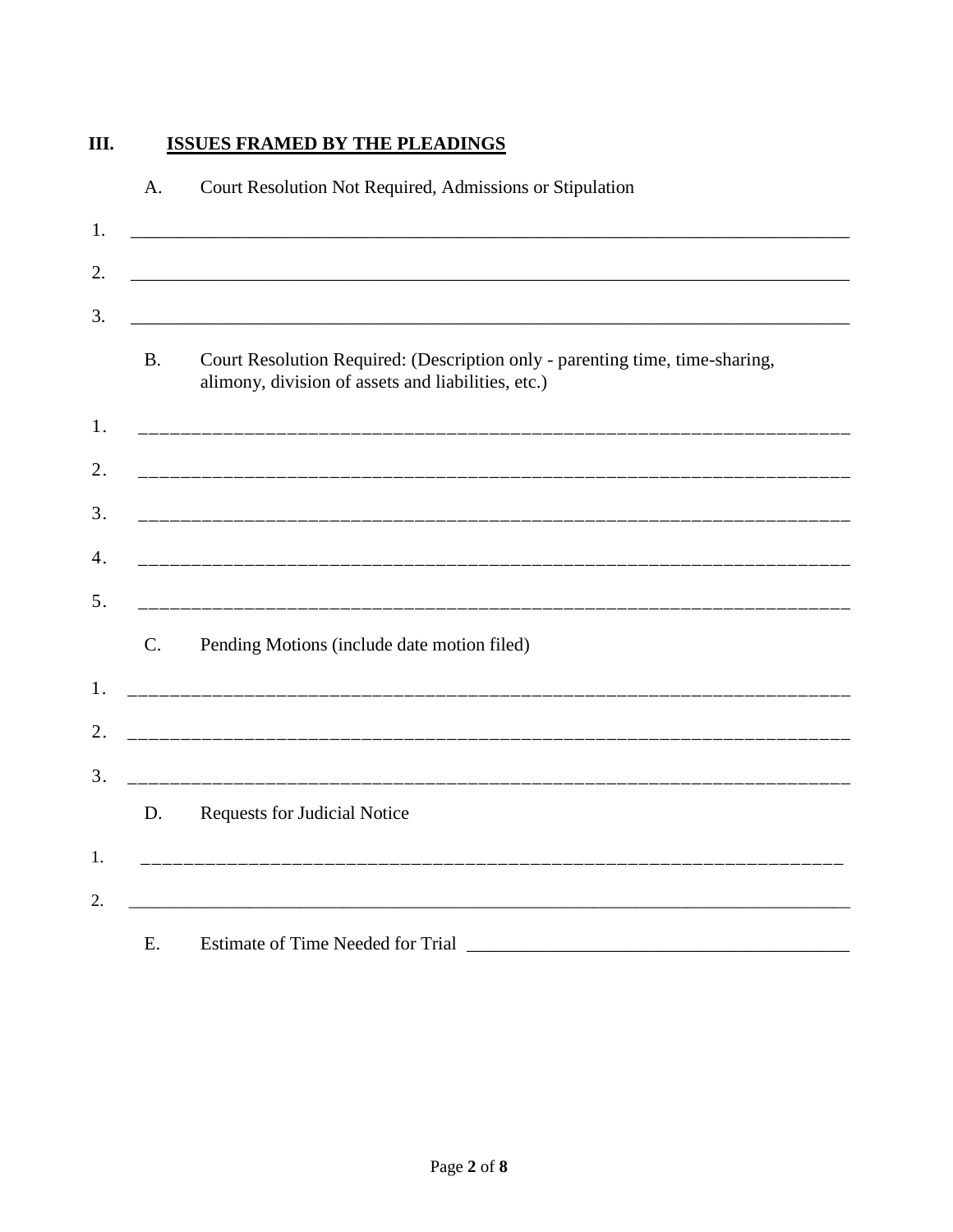## IV. ALIMONY

If alimony was requested in the pleadings, list amount requested and type (bridge-the-gap, durational, rehabilitative, permanent, lump-sum)

\_\_\_\_\_\_\_\_\_\_\_\_\_\_\_\_\_\_\_\_\_\_\_\_\_\_\_\_\_\_\_\_\_\_\_\_\_\_\_\_\_\_\_\_\_\_\_\_\_\_\_\_\_\_\_\_\_\_\_\_\_\_\_\_\_\_\_\_\_\_\_\_\_\_\_\_\_\_\_\_\_\_

| Continue on separate page if necessary.                                                          |                  |
|--------------------------------------------------------------------------------------------------|------------------|
|                                                                                                  |                  |
|                                                                                                  |                  |
|                                                                                                  |                  |
| Liens/Amount and name(s) of obligated person(s) _________________________________                |                  |
|                                                                                                  | Opinion Source   |
|                                                                                                  |                  |
|                                                                                                  | Name(s) on title |
|                                                                                                  |                  |
| VI. REAL ESTATE INTERESTS ACQUIRED BEFORE THE MARRIAGE<br>Continue on separate page if necessary |                  |
|                                                                                                  |                  |
|                                                                                                  |                  |
|                                                                                                  |                  |
| Liens/Amount and name(s) of obligated person(s)__________________________________                |                  |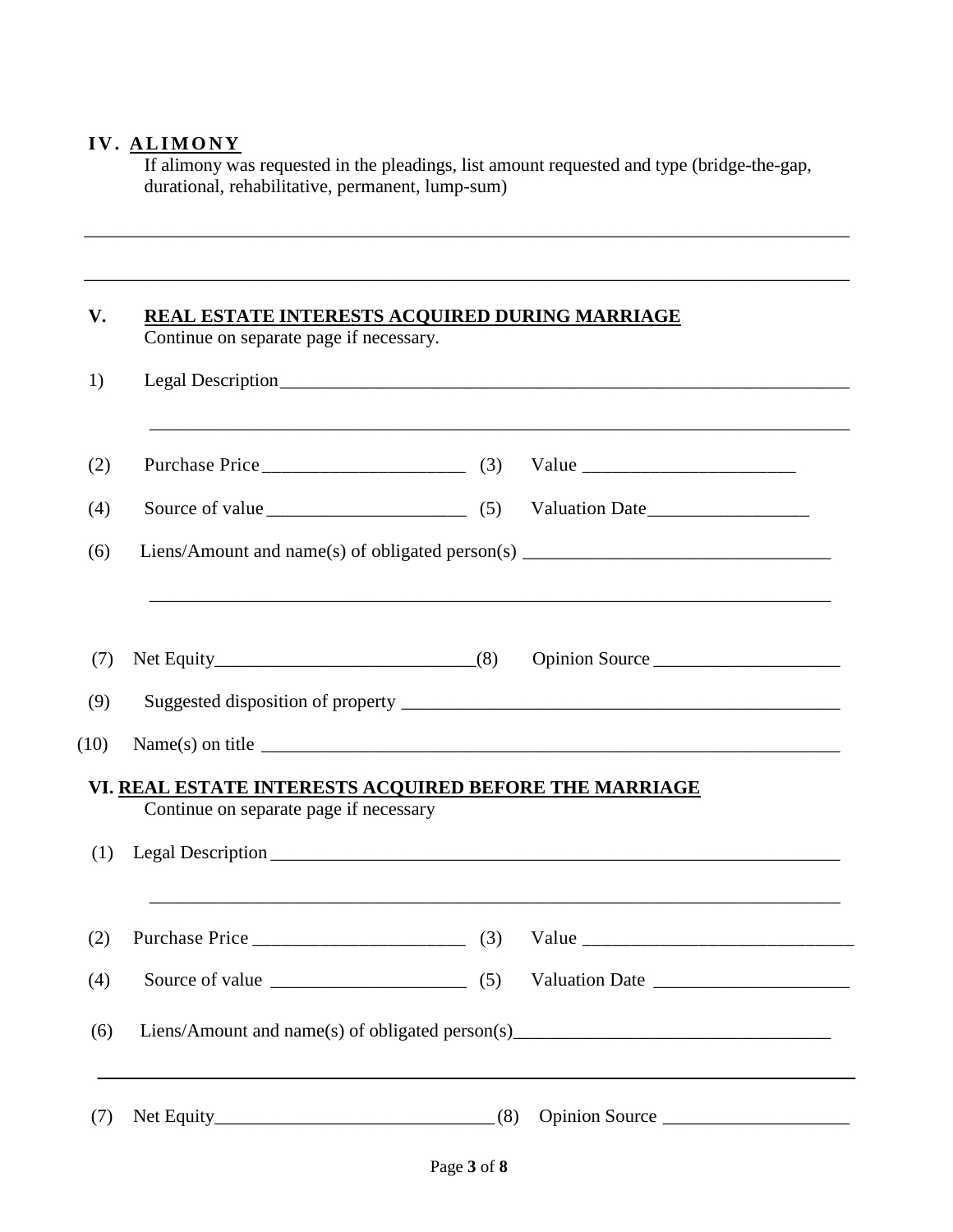|  |  | (9) Suggested disposition of property |  |
|--|--|---------------------------------------|--|
|--|--|---------------------------------------|--|

(10) Name(s) on Title \_\_\_\_\_\_\_\_\_\_\_\_\_\_\_\_\_\_\_\_\_\_\_\_\_\_\_\_\_\_\_\_\_\_\_\_\_\_\_\_\_\_\_\_\_\_\_\_\_\_\_\_\_\_\_\_\_\_\_\_\_\_

### **VII. INTANGIBLE PERSONAL PROPERTY ACQUIRED DURING THE MARRIAGE**  Continue on separate page if necessary.

| (1) |                                                                                                            |  |
|-----|------------------------------------------------------------------------------------------------------------|--|
| (2) |                                                                                                            |  |
| (4) |                                                                                                            |  |
| (6) |                                                                                                            |  |
| (7) |                                                                                                            |  |
| (8) |                                                                                                            |  |
|     |                                                                                                            |  |
|     |                                                                                                            |  |
|     | VIII. INTANGIBLE PERSONAL PROPERTY ACQUIRED BEFORE THE MARRIAGE<br>Continue on separate page if necessary. |  |
| (1) |                                                                                                            |  |
| (2) |                                                                                                            |  |
| (4) | Source of Value $\qquad \qquad$ (5)                                                                        |  |
| (6) |                                                                                                            |  |
| (7) |                                                                                                            |  |
| (8) |                                                                                                            |  |
|     |                                                                                                            |  |
|     | $(11)$ Name(s) on title $\qquad \qquad$                                                                    |  |
| IX. | TANGIBLE PERSONAL PROPERTY ACOUIRED DURING THE MARRIAGE                                                    |  |

# List all items that must be divided in the event of a disagreement. If parties have agreed to distributions, the property may be lumped together and valued. For example:<br>household furnishings, \$2,000.00. (Continue on separate page if necessary)  $h$  (Continue on separate page if necessary)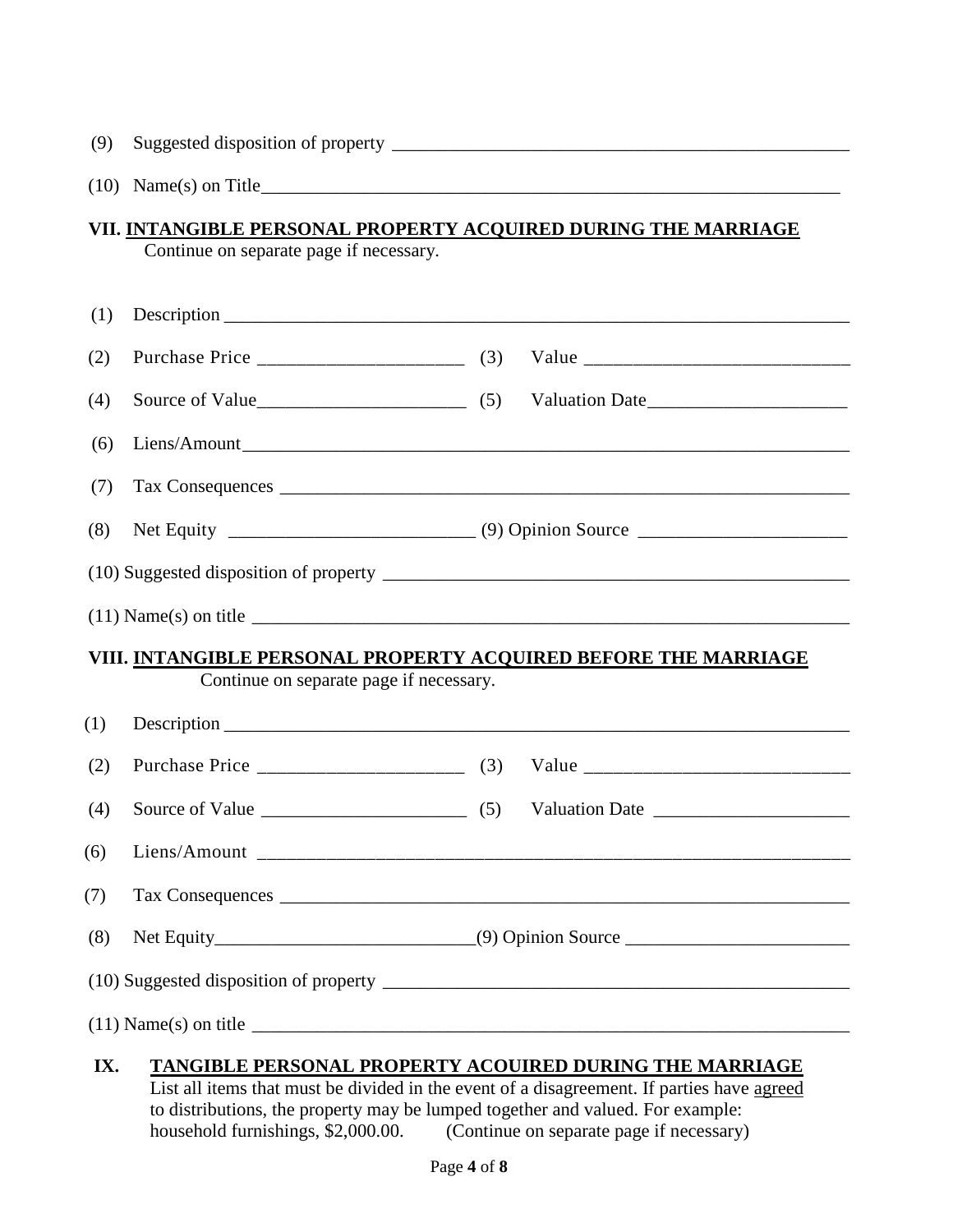| Item         | Description | <b>Fair Market Value</b>                                                                                                                                                                                                                                                                                                                            | Debt Against Title                                                         | <b>Suggested Distribution</b>                                                                                                                                                                                                     |
|--------------|-------------|-----------------------------------------------------------------------------------------------------------------------------------------------------------------------------------------------------------------------------------------------------------------------------------------------------------------------------------------------------|----------------------------------------------------------------------------|-----------------------------------------------------------------------------------------------------------------------------------------------------------------------------------------------------------------------------------|
|              |             |                                                                                                                                                                                                                                                                                                                                                     |                                                                            |                                                                                                                                                                                                                                   |
|              |             |                                                                                                                                                                                                                                                                                                                                                     |                                                                            | $2$ .                                                                                                                                                                                                                             |
|              |             |                                                                                                                                                                                                                                                                                                                                                     |                                                                            | $\overline{3}$ .                                                                                                                                                                                                                  |
|              |             |                                                                                                                                                                                                                                                                                                                                                     |                                                                            | $\frac{4}{1}$ .                                                                                                                                                                                                                   |
|              |             |                                                                                                                                                                                                                                                                                                                                                     |                                                                            | $\frac{5}{1}$ .                                                                                                                                                                                                                   |
|              |             |                                                                                                                                                                                                                                                                                                                                                     |                                                                            |                                                                                                                                                                                                                                   |
|              |             |                                                                                                                                                                                                                                                                                                                                                     |                                                                            | $\frac{6}{100}$ .                                                                                                                                                                                                                 |
| $\mathbf{X}$ |             |                                                                                                                                                                                                                                                                                                                                                     | $\frac{7}{2}$ .<br>TANGIBLE PERSONAL PROPERTY ACQUIRED BEFORE THE MARRIAGE |                                                                                                                                                                                                                                   |
|              |             | Continue on separate page if necessary.                                                                                                                                                                                                                                                                                                             |                                                                            |                                                                                                                                                                                                                                   |
|              | Item        |                                                                                                                                                                                                                                                                                                                                                     |                                                                            | Description Fair Market Value Debt Against Title Suggested Distribution                                                                                                                                                           |
|              |             |                                                                                                                                                                                                                                                                                                                                                     |                                                                            | $\frac{1}{2}$ . The contract of the contract of the contract of the contract of the contract of the contract of the contract of the contract of the contract of the contract of the contract of the contract of the contract of t |
|              |             |                                                                                                                                                                                                                                                                                                                                                     |                                                                            | 2.                                                                                                                                                                                                                                |
|              |             |                                                                                                                                                                                                                                                                                                                                                     |                                                                            | $\overline{3}$ .                                                                                                                                                                                                                  |
|              |             |                                                                                                                                                                                                                                                                                                                                                     |                                                                            | $\frac{4}{1}$ .                                                                                                                                                                                                                   |
|              |             |                                                                                                                                                                                                                                                                                                                                                     |                                                                            | $\overline{5}$ .                                                                                                                                                                                                                  |
|              |             |                                                                                                                                                                                                                                                                                                                                                     |                                                                            | $\frac{6}{100}$ .                                                                                                                                                                                                                 |
|              |             | $\overline{7}$ . $\overline{2}$ . $\overline{2}$ . $\overline{2}$ . $\overline{2}$ . $\overline{2}$ . $\overline{2}$ . $\overline{2}$ . $\overline{2}$ . $\overline{2}$ . $\overline{2}$ . $\overline{2}$ . $\overline{2}$ . $\overline{2}$ . $\overline{2}$ . $\overline{2}$ . $\overline{2}$ . $\overline{2}$ . $\overline{2}$ . $\overline{2}$ . |                                                                            |                                                                                                                                                                                                                                   |
|              |             |                                                                                                                                                                                                                                                                                                                                                     | XI. LIABILITIES OR DEBTS INCURRED DURING THE MARRIAGE                      |                                                                                                                                                                                                                                   |

# **XI. LIABILITIES OR DEBTS INCURRED DURING THE MARRIAGE**

Continue on separate page if necessary.

| Description | Security | Monthly | Principal | Responsibility       | <b>Suggested</b> |
|-------------|----------|---------|-----------|----------------------|------------------|
|             |          | Payment | Balance   | (H/W/Joint/Disputed) | Distribution     |
|             |          |         |           |                      |                  |
| 1.          |          |         |           |                      |                  |
|             |          |         |           |                      |                  |
| 2.          |          |         |           |                      |                  |
|             |          |         |           |                      |                  |
| 3.          |          |         |           |                      |                  |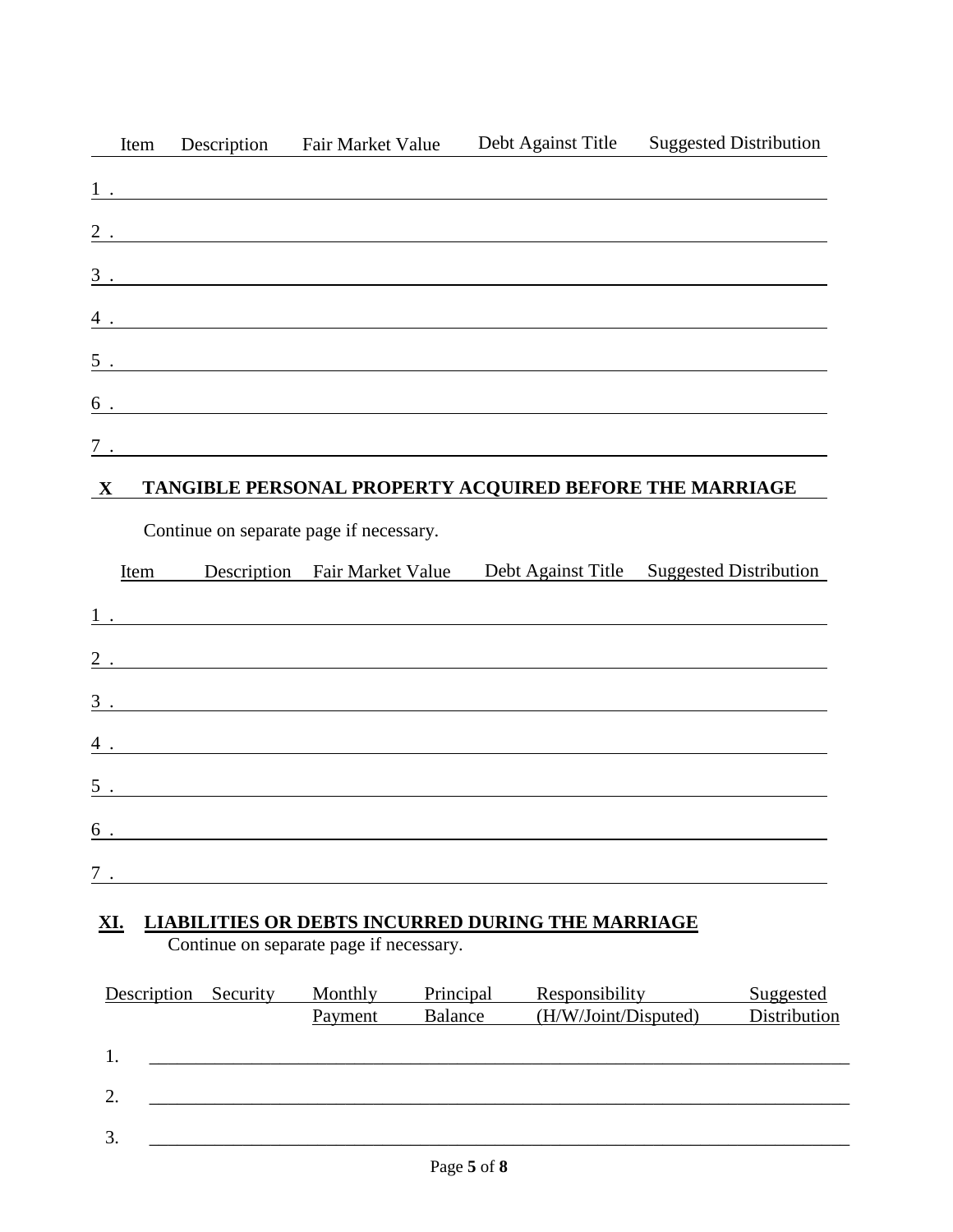| 5. | <u> 1980 - Jan Stein Stein, fransk politik forsk politik (d. 1980)</u>                                                |
|----|-----------------------------------------------------------------------------------------------------------------------|
| 6. | <u> 1989 - Johann Harry Harry Harry Harry Harry Harry Harry Harry Harry Harry Harry Harry Harry Harry Harry Harry</u> |
|    | 7. <u>_____________________________</u>                                                                               |
| 8. |                                                                                                                       |

#### **XII. RETIREMENT PLANS**

List all retirement plan, pensions, profit sharing, annuity, deferred compensation and/or insurance plan whether vested or non-vested. Identify plan; present owner; the name and address of the plan administrator, if any; the present value; your interest in the plan; and the suggested disposition.

|    | Plan | Present Value | Interest Claimed by each party | <b>Suggested Distribution</b> |
|----|------|---------------|--------------------------------|-------------------------------|
|    |      |               |                                |                               |
|    |      |               |                                |                               |
|    |      |               |                                |                               |
| っ  |      |               |                                |                               |
|    |      |               |                                |                               |
| 3. |      |               |                                |                               |
|    |      |               |                                |                               |

#### **XIII. LIFE INSURANCE**

Indicate type of coverage: Term (T), Straight Life (SL), or Other (0)

| Name and Address | Face Amount | Cash Surrender | Type |
|------------------|-------------|----------------|------|
| of Company       |             | Value          |      |

\_\_\_\_\_\_\_\_\_\_\_\_\_\_\_\_\_\_\_\_\_\_\_\_\_\_\_\_\_\_\_\_\_\_\_\_\_\_\_\_\_\_\_\_\_\_\_\_\_\_\_\_\_\_\_\_\_\_\_\_\_\_\_\_\_\_\_\_\_\_\_\_\_\_\_\_\_\_\_\_\_\_

\_\_\_\_\_\_\_\_\_\_\_\_\_\_\_\_\_\_\_\_\_\_\_\_\_\_\_\_\_\_\_\_\_\_\_\_\_\_\_\_\_\_\_\_\_\_\_\_\_\_\_\_\_\_\_\_\_\_\_\_\_\_\_\_\_\_\_\_\_\_\_\_\_\_\_\_\_\_\_\_\_\_

### **XIV. ATTORNEY'S FEES & COURT COSTS**

- A. Amount sought \_\_\_\_\_\_\_\_\_\_\_\_\_\_\_\_\_\_\_\_\_\_\_\_\_\_\_\_\_\_\_\_\_\_\_\_\_\_\_\_\_\_\_\_\_\_\_\_\_\_\_\_\_\_\_\_\_\_\_\_\_\_\_
- B. Estimate through conclusion of trial \_\_\_\_\_\_\_\_\_\_\_\_\_\_\_\_\_\_\_\_\_\_\_\_\_\_\_\_\_\_\_\_\_\_\_\_\_\_\_\_\_\_\_\_\_\_
- C. Motions filed wherein fees requested or Orders entered wherein jurisdiction reserved to

determine fees and costs \_\_\_\_\_\_\_\_\_\_\_\_\_\_\_\_\_\_\_\_\_\_\_\_\_\_\_\_\_\_\_\_\_\_\_\_\_\_\_\_\_\_\_\_\_\_\_\_\_\_\_\_\_\_\_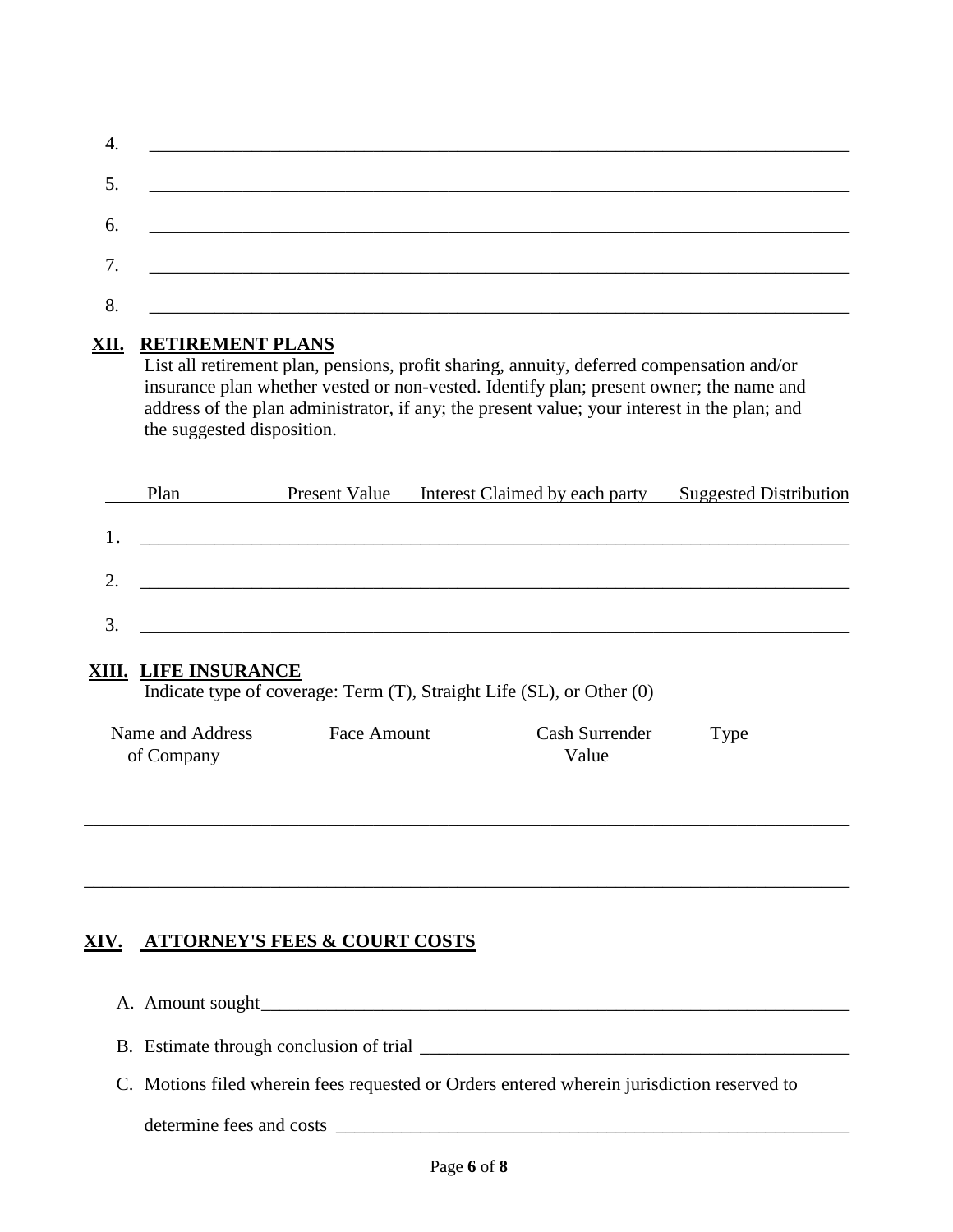## **XV. TRIAL WITNESSES**

Continue on separate page if necessary.

| Name and Address | <b>Testimony Summary</b> |
|------------------|--------------------------|
| 1.               |                          |
|                  |                          |
| 2.               |                          |
|                  |                          |
| 3.               |                          |
|                  |                          |
| 4.               |                          |
|                  |                          |
|                  |                          |

\_\_\_\_\_\_\_\_\_\_\_\_\_\_\_\_\_\_\_\_\_\_\_\_\_\_\_\_\_\_\_\_\_\_\_\_\_\_\_\_\_\_\_\_\_\_\_\_\_\_\_\_\_\_\_\_\_\_\_\_\_\_\_\_\_\_\_\_\_\_\_\_\_\_\_

\_\_\_\_\_\_\_\_\_\_\_\_\_\_\_\_\_\_\_\_\_\_\_\_\_\_\_\_\_\_\_\_\_\_\_\_\_\_\_\_\_\_\_\_\_\_\_\_\_\_\_\_\_\_\_\_\_\_\_\_\_\_\_\_\_\_\_\_\_\_\_\_\_\_\_

#### **XVI. TRIAL EXHIBITS**

Continue on separate page if necessary.

**Copies of the Trial Exhibits shall be attached to the Pre-Trial Statement provided to the other party. DO NOT attach copies of the exhibits to the Pre-Trial Statement filed with the Clerk of Court. Description** 

|    | 2. $\qquad \qquad$                                                                                                                                                                                                                                                    |
|----|-----------------------------------------------------------------------------------------------------------------------------------------------------------------------------------------------------------------------------------------------------------------------|
|    | $\overline{\mathbf{3}}$ .                                                                                                                                                                                                                                             |
| 4. | <u> 1980 - Jan James Barn, mars and de British and de British and de British and de British and de British and d</u>                                                                                                                                                  |
|    |                                                                                                                                                                                                                                                                       |
|    |                                                                                                                                                                                                                                                                       |
| 6. | $5.$ $\overline{\phantom{a}}$<br><u> 1989 - Johann Harry Harry Harry Harry Harry Harry Harry Harry Harry Harry Harry Harry Harry Harry Harry Harry Harry Harry Harry Harry Harry Harry Harry Harry Harry Harry Harry Harry Harry Harry Harry Harry Harry Harry Ha</u> |